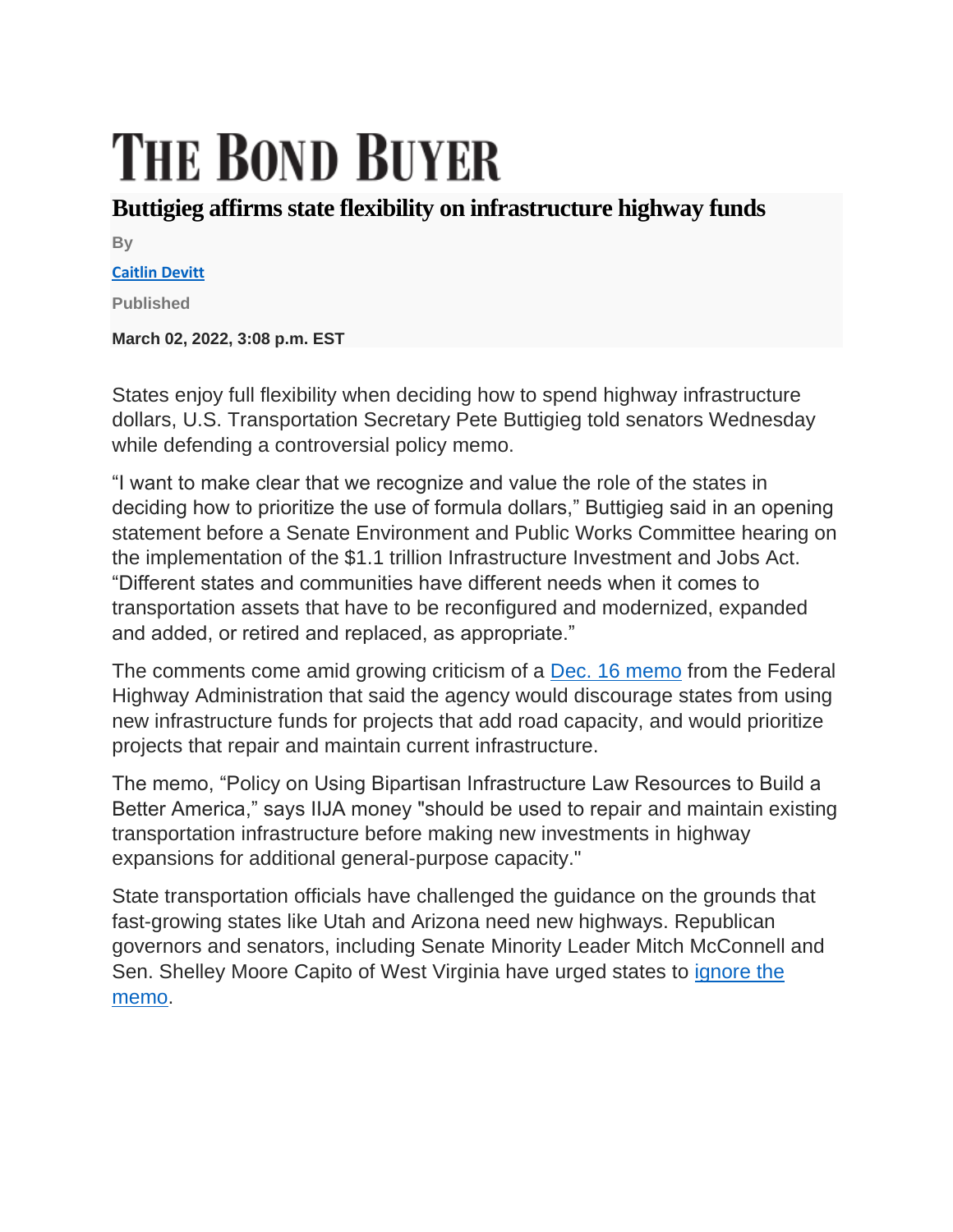

The memo reflects the Biden administration's priorities, particularly with the discretionary grant programs, Buttigieg said, but the department realizes it can't restrict how states choose to spend the formula funds.

"It certainly reflects our priorities when it comes to discretionary grants," he said. "These are national priorities and the administration's priorities, and will certainly guide us within the parameter of the law," he said. "With regard to the formula [funding], ultimately the states are making the calls and we recognize and support that."

Capito, ranking Republican on the EPW committee, called the memo "troubling" and "confusing." She pointed out that it featured word-for-word